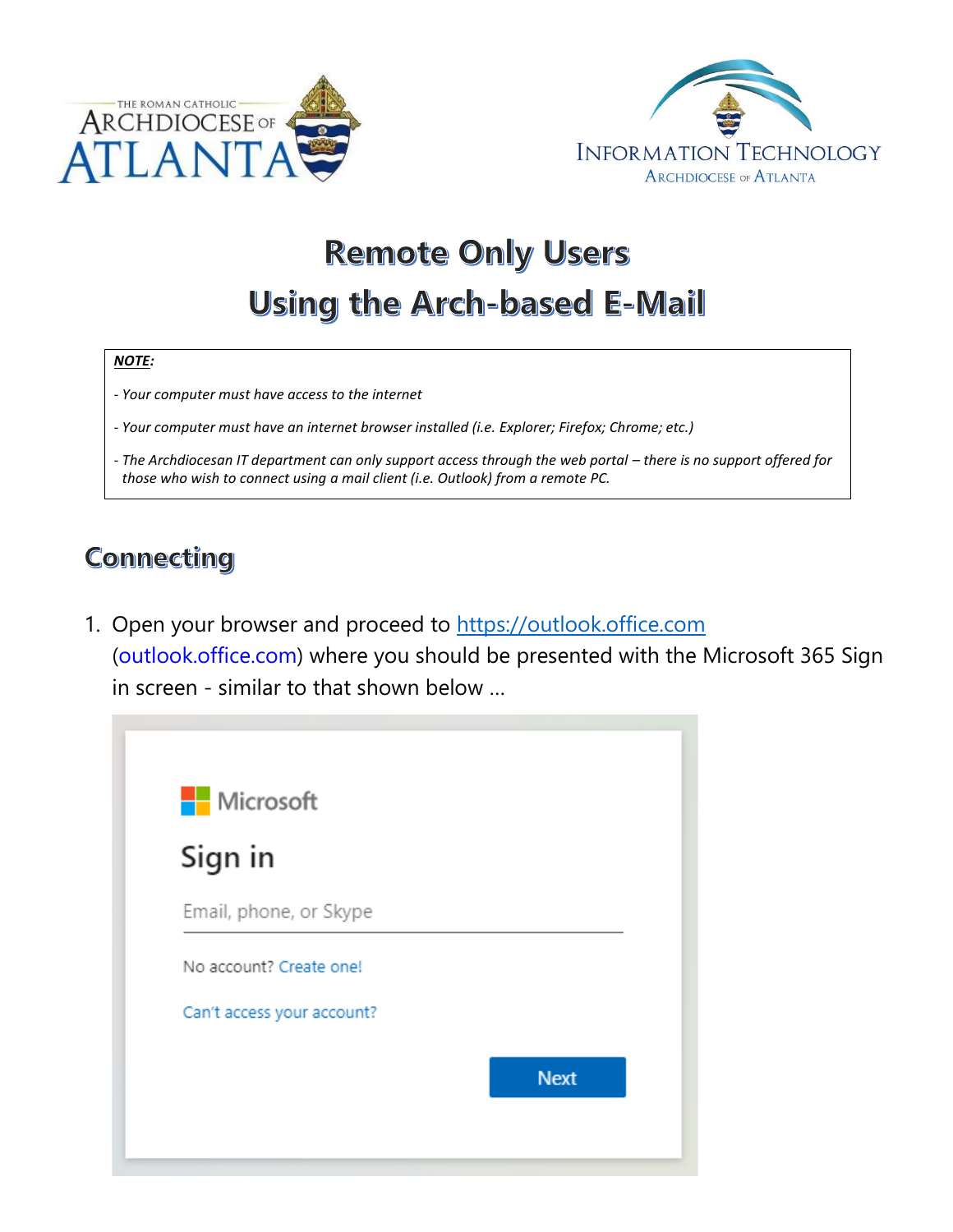



2. Using the full arch-based e-mail address you've been assigned, complete the Sign in screen and click on Next to continue …..



3. Click anywhere on the gray-shaded portion (as shown below) choosing the "**Work or school account**" option …

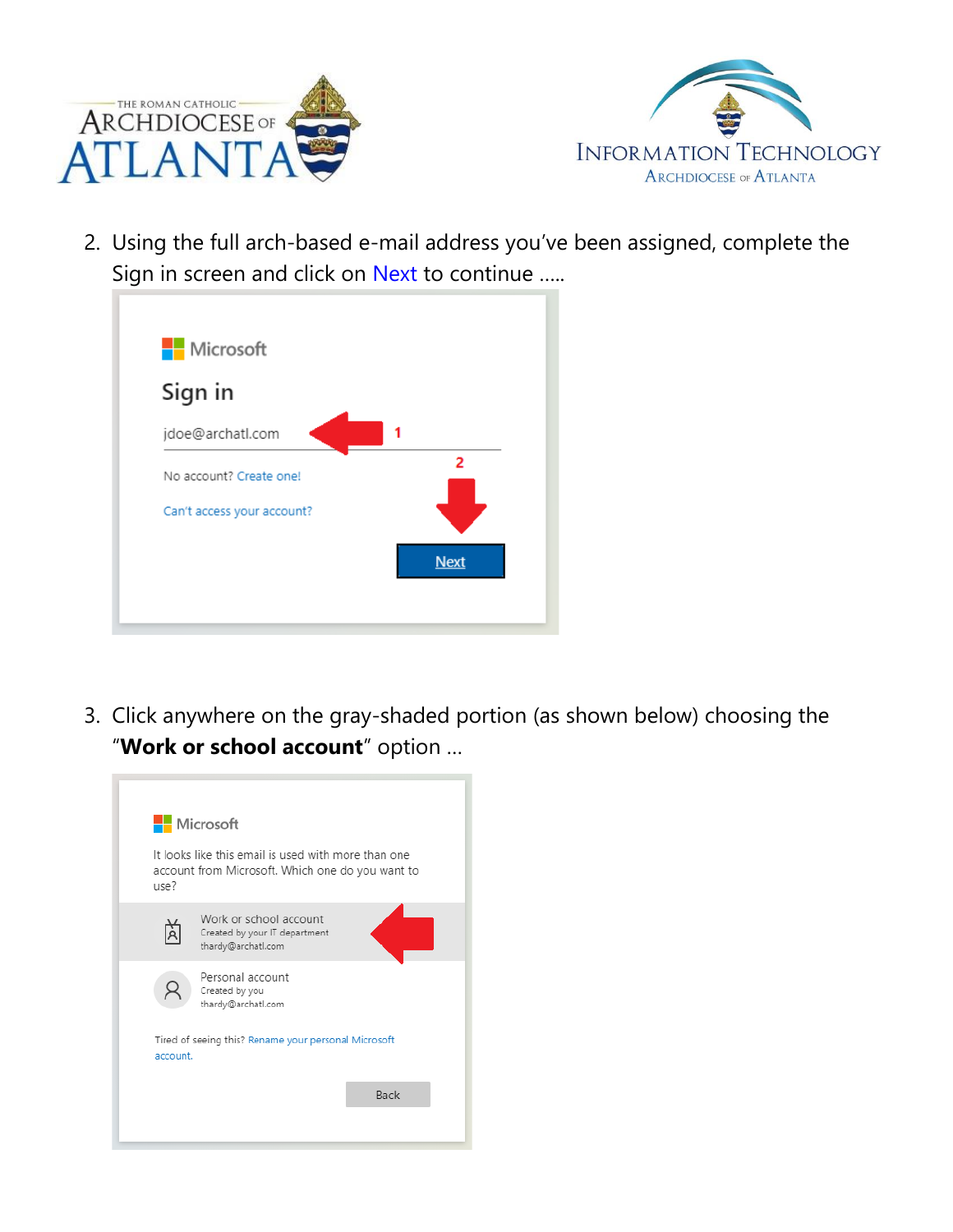



4. Next, enter the password you've been assigned for your account and click the Sign in button to continue …



*Note: At this point, if prompted by your browser to save the password for this site, you should only choose to save it if you are using a private PC that only you have access to. Also, you should still make note of your password and remember it in the event you sign in from another PC or device at some other time!* 

5. When prompted to stay signed in, click on the No button to continue …

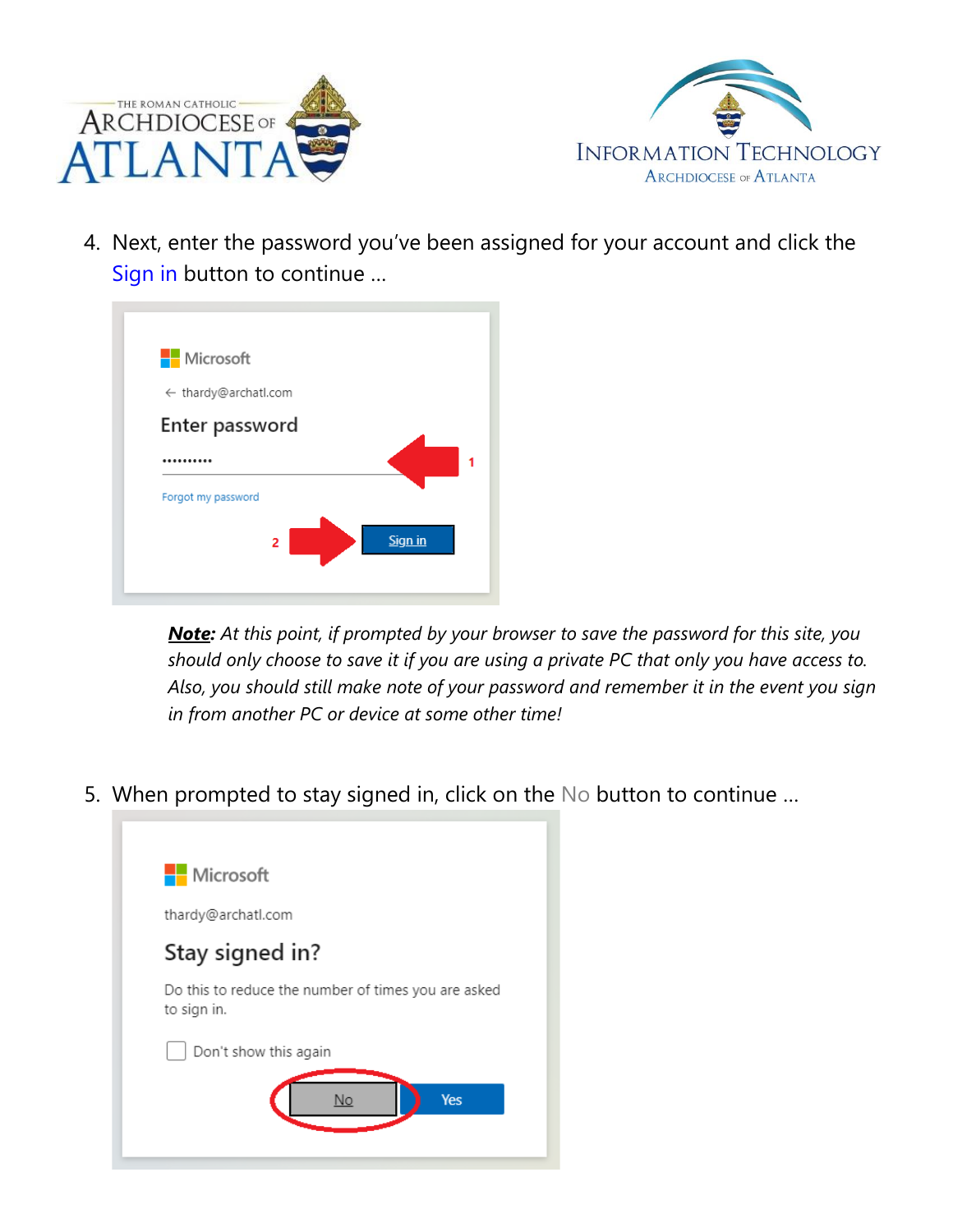



6. Either click the "X" to close the first run experience or click through the screens for more info ……



Eventually, click the "X" to close the intro and continue ….

7. Outlook will then begin to load ….

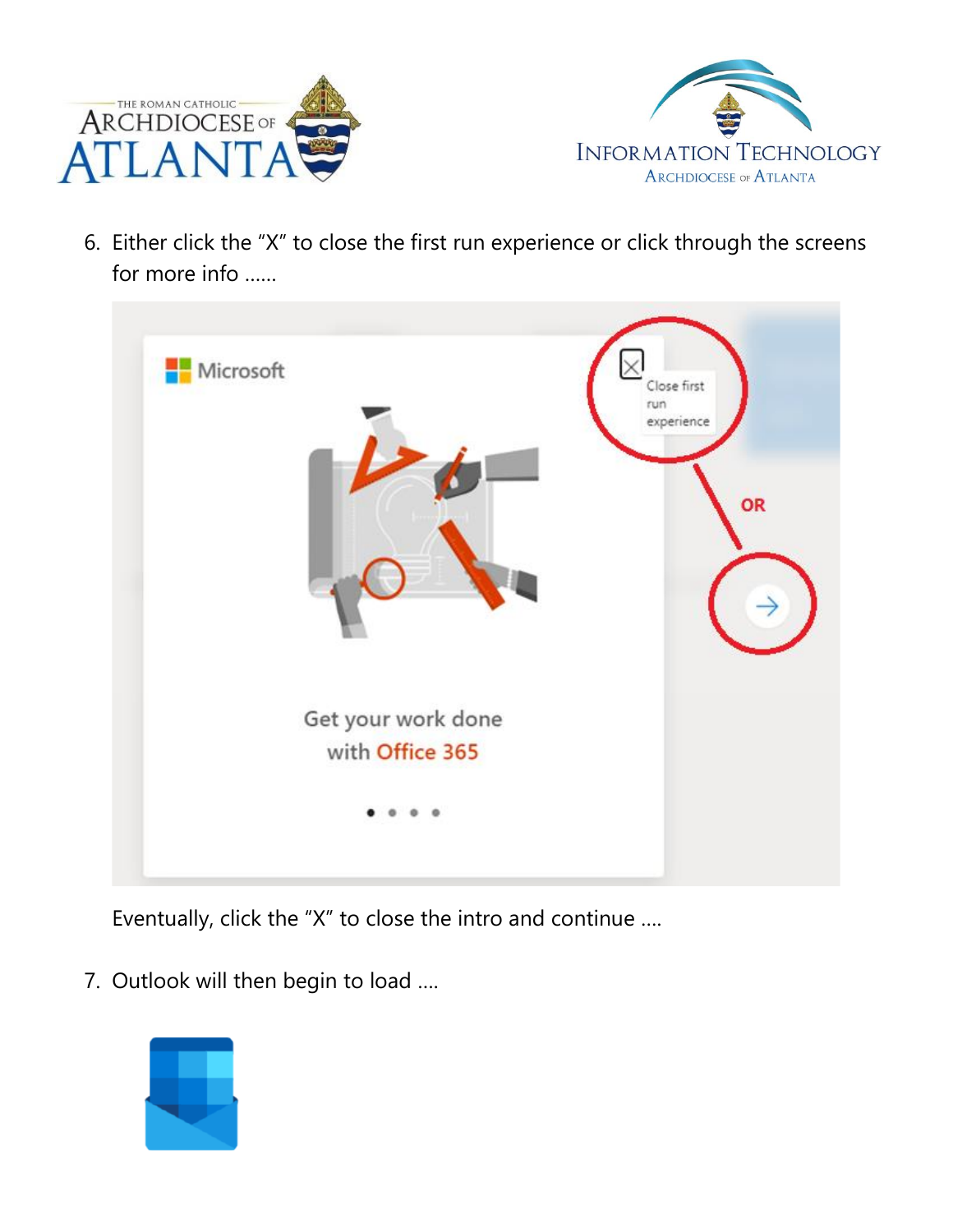



8. Your main screen should look similar to that shown below. Be sure to check that you're connected to your account ….



… and for additional tutorials visit the Microsoft tutorials at the link below …

[https://support.microsoft.com/en-us/office/get-to-know-outlook-on-the-web-3f1a229b-0d60-](https://support.microsoft.com/en-us/office/get-to-know-outlook-on-the-web-3f1a229b-0d60-438f-b515-dd7a28026bc1) [438f-b515-dd7a28026bc1](https://support.microsoft.com/en-us/office/get-to-know-outlook-on-the-web-3f1a229b-0d60-438f-b515-dd7a28026bc1)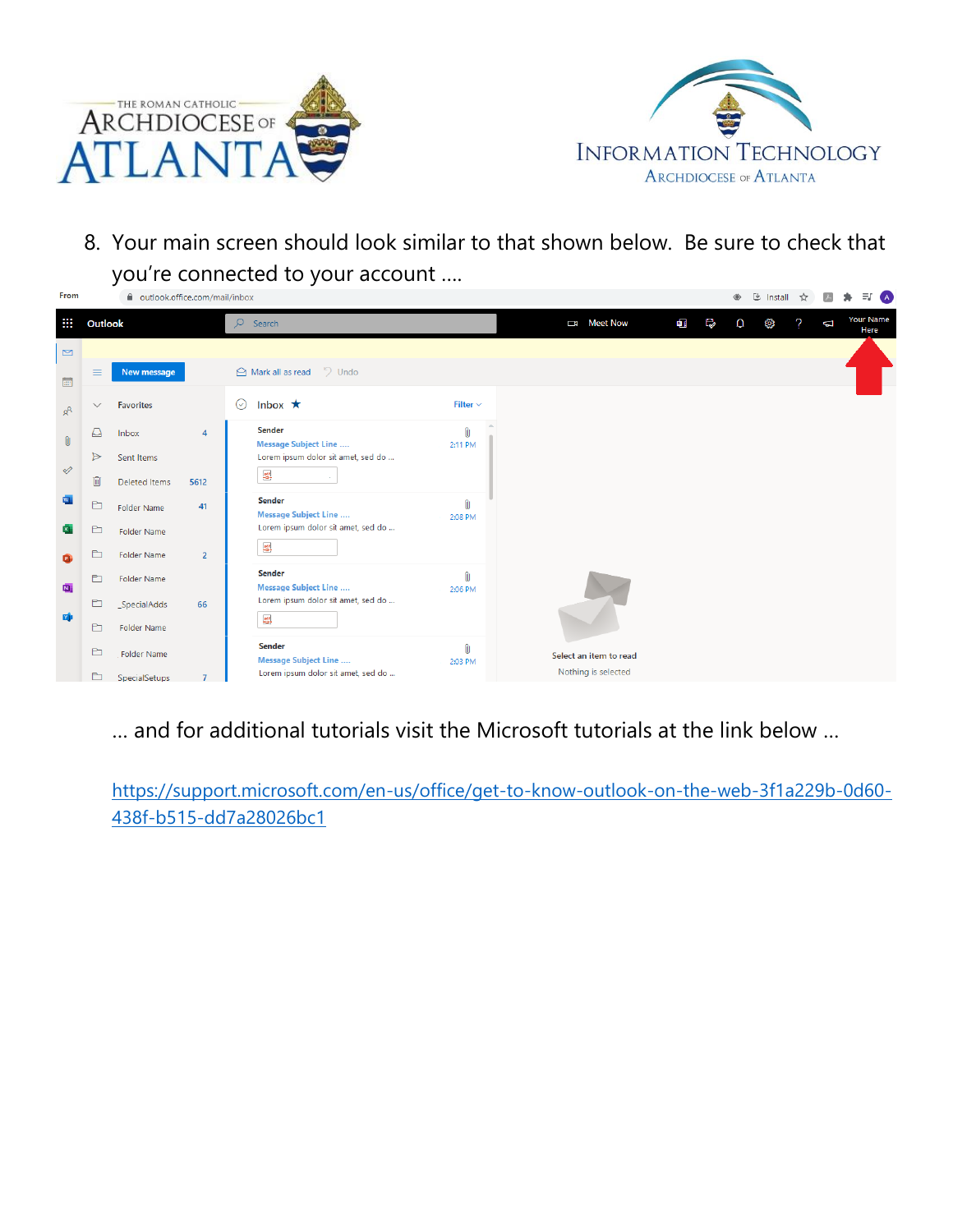



### **Resetting Temporary Password**

1. All users who are provided an initial (temporary) password should follow the steps in this section to change their account password to something that is more meaningful and private. Begin this process by clicking on your name (found in the right corner of the screen ….



2. A drop down, similar to what is shown below, will appear. Click on the **View account** link …

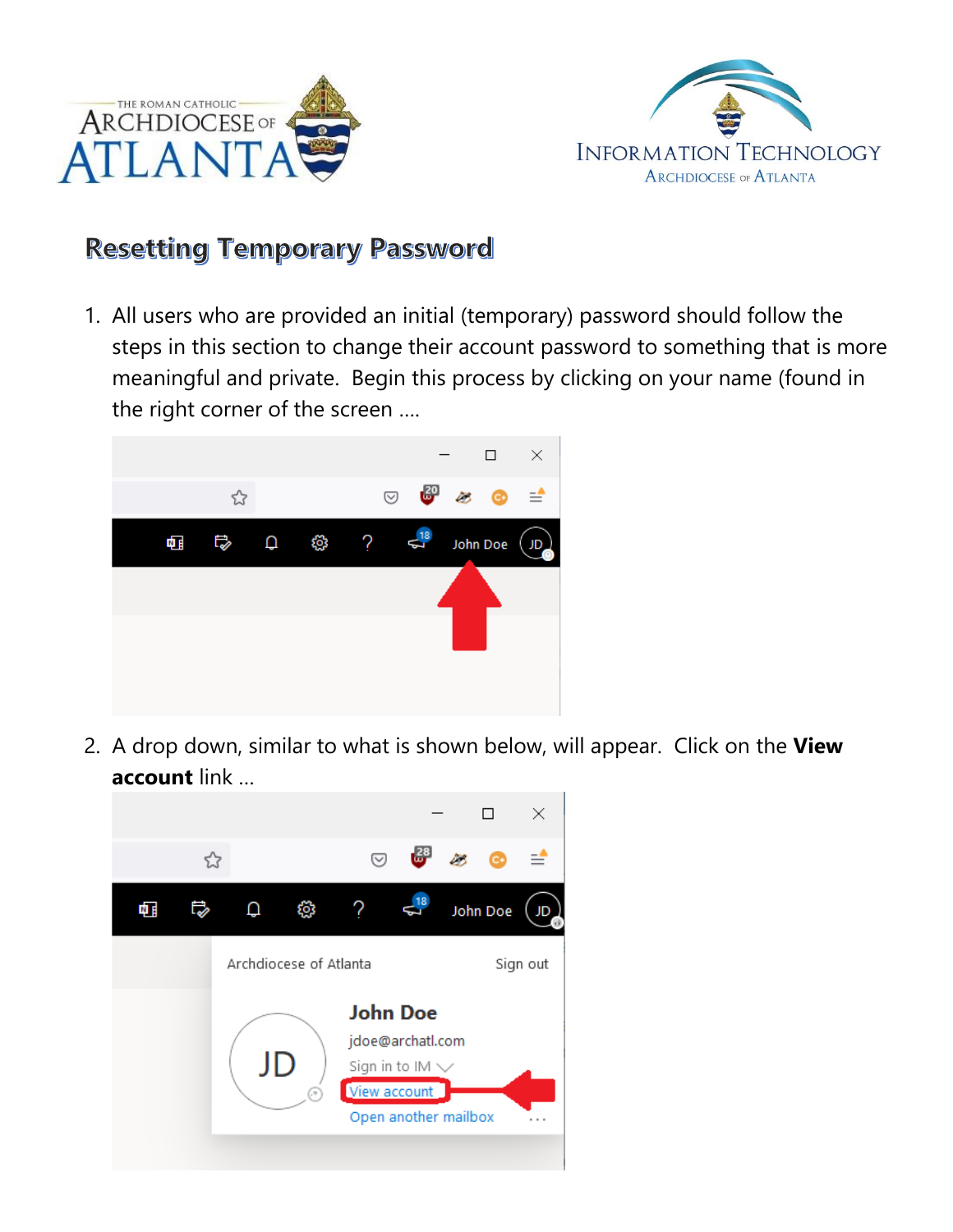



3. You'll be taken to you account settings screen. Look for the large "Password" block in the upper right section of the screen and click on the "**CHANGE PASSWORD**" link withing the box …

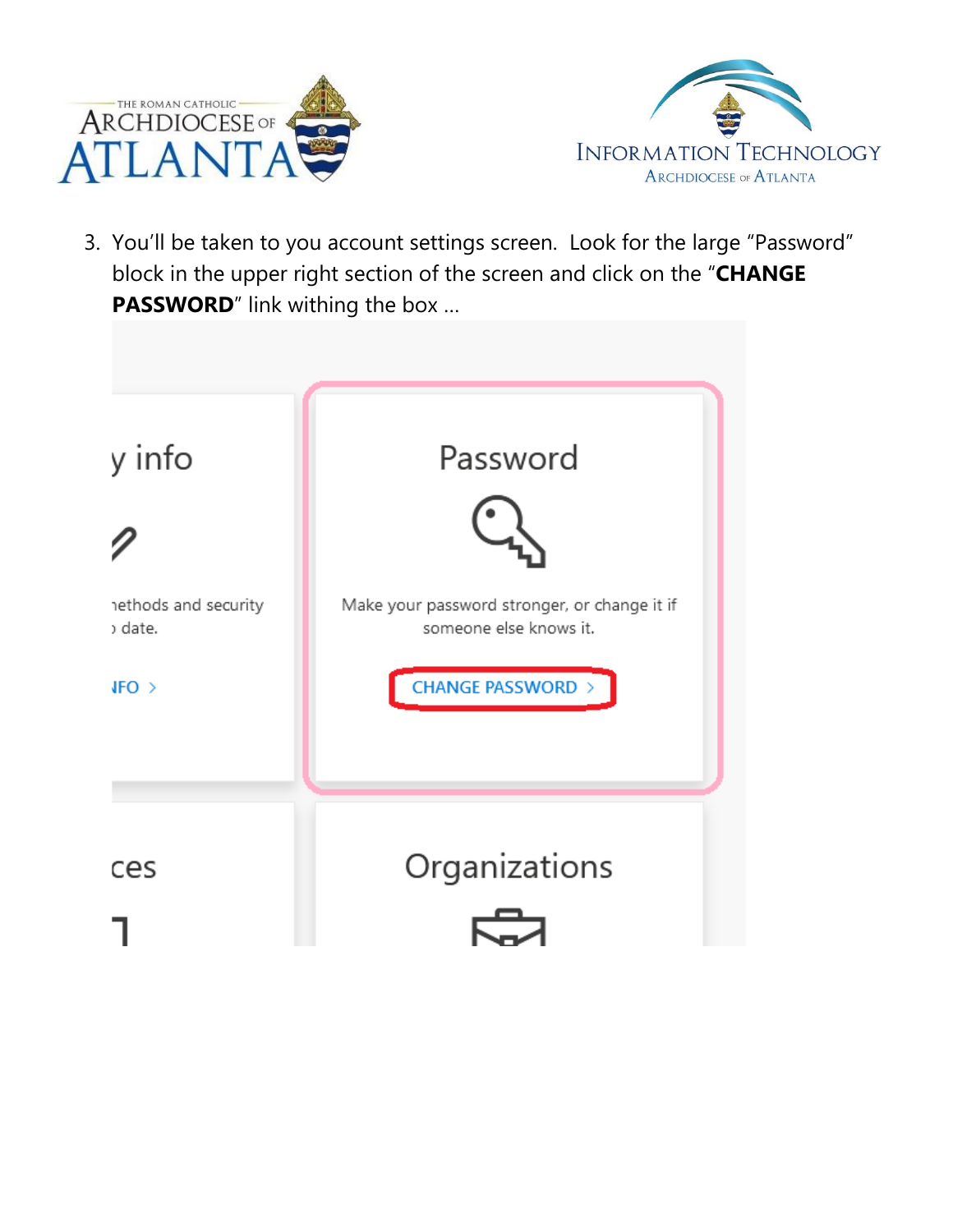



4. You'll be presented with a screen similar to that shown below. Follow the 3 steps shown being sure to create a permanent password that meets/exceeds the minimum specifications listed …

Microsoft

| Change password                                                                                                                                                                                                                                                                                                                                                                                                                                                        |
|------------------------------------------------------------------------------------------------------------------------------------------------------------------------------------------------------------------------------------------------------------------------------------------------------------------------------------------------------------------------------------------------------------------------------------------------------------------------|
| Strong password required. Enter 8-256 characters. Do not<br>include common words or names. Combine uppercase<br>letters, lowercase letters, numbers, and symbols.                                                                                                                                                                                                                                                                                                      |
| User ID<br>idoe@archatl.com                                                                                                                                                                                                                                                                                                                                                                                                                                            |
| Old password<br>1. Input your Temporary/Current password                                                                                                                                                                                                                                                                                                                                                                                                               |
| Create new password<br>2. Input your new password *<br>Password strength                                                                                                                                                                                                                                                                                                                                                                                               |
| Confirm new password<br>3. Repeat step 2 above and confirm your new<br>password                                                                                                                                                                                                                                                                                                                                                                                        |
| Each of the following criteria must be met when creating a new password<br>Submit<br>Cancel<br>. The minimum password length is 10 (ten) characters.<br>. The password must contain a minimum of 1 (one) number character<br>. The password must contain a minimum of 1 (one) lower case letter<br>. The password must contain a minimum of 1 (one) upper case letter<br>• The password must contain a minimum of 1 (one) special character (i.e. ! @ # \$ % & ~ etc.) |
| EXAMPLES: 1stSundayMa\$\$ -or- EyeM@Seven11 -or- BravesWin4-0!                                                                                                                                                                                                                                                                                                                                                                                                         |

©2022 Microsoft Legal | Privacy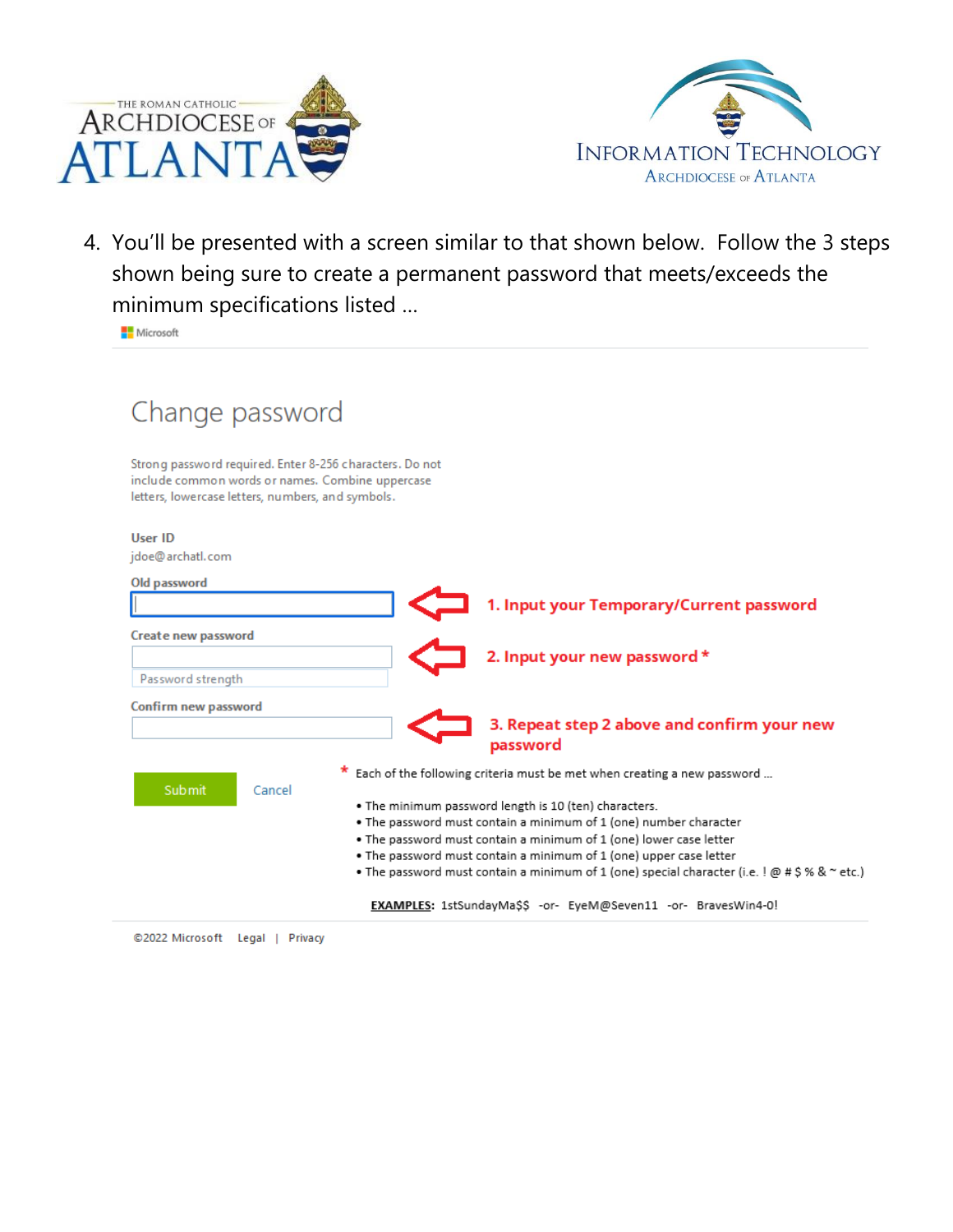



5. When completed, you'll want to be sure that your new password is labeled "**strong**" as shown below. Make a note of it and then click on **Submit** …

Microsoft

| Change password                                                                                                                                                   |                                |
|-------------------------------------------------------------------------------------------------------------------------------------------------------------------|--------------------------------|
| Strong password required. Enter 8-256 characters. Do not<br>include common words or names. Combine uppercase<br>letters, lowercase letters, numbers, and symbols. |                                |
| User ID<br>jdoe@archatl.com                                                                                                                                       |                                |
| Old password                                                                                                                                                      |                                |
|                                                                                                                                                                   |                                |
| Create new password                                                                                                                                               |                                |
|                                                                                                                                                                   | Your new password              |
| strong                                                                                                                                                            | choice should be               |
| Confirm new password                                                                                                                                              | rated "strong"                 |
|                                                                                                                                                                   |                                |
| <b>Submit</b><br>Cancel                                                                                                                                           |                                |
|                                                                                                                                                                   | When satisfied, click "Submit" |

6. Should you see a pop-up similar to that shown below it is suggested that you click **Don't save** …

| Save password for windowsazure.com? |      |            |              |  |  |
|-------------------------------------|------|------------|--------------|--|--|
| Username                            |      |            |              |  |  |
| No username                         |      |            |              |  |  |
| Password                            |      |            |              |  |  |
|                                     |      |            |              |  |  |
| Show password                       |      |            |              |  |  |
|                                     | Save | Don't save | $\checkmark$ |  |  |
| personal www.ca                     |      |            |              |  |  |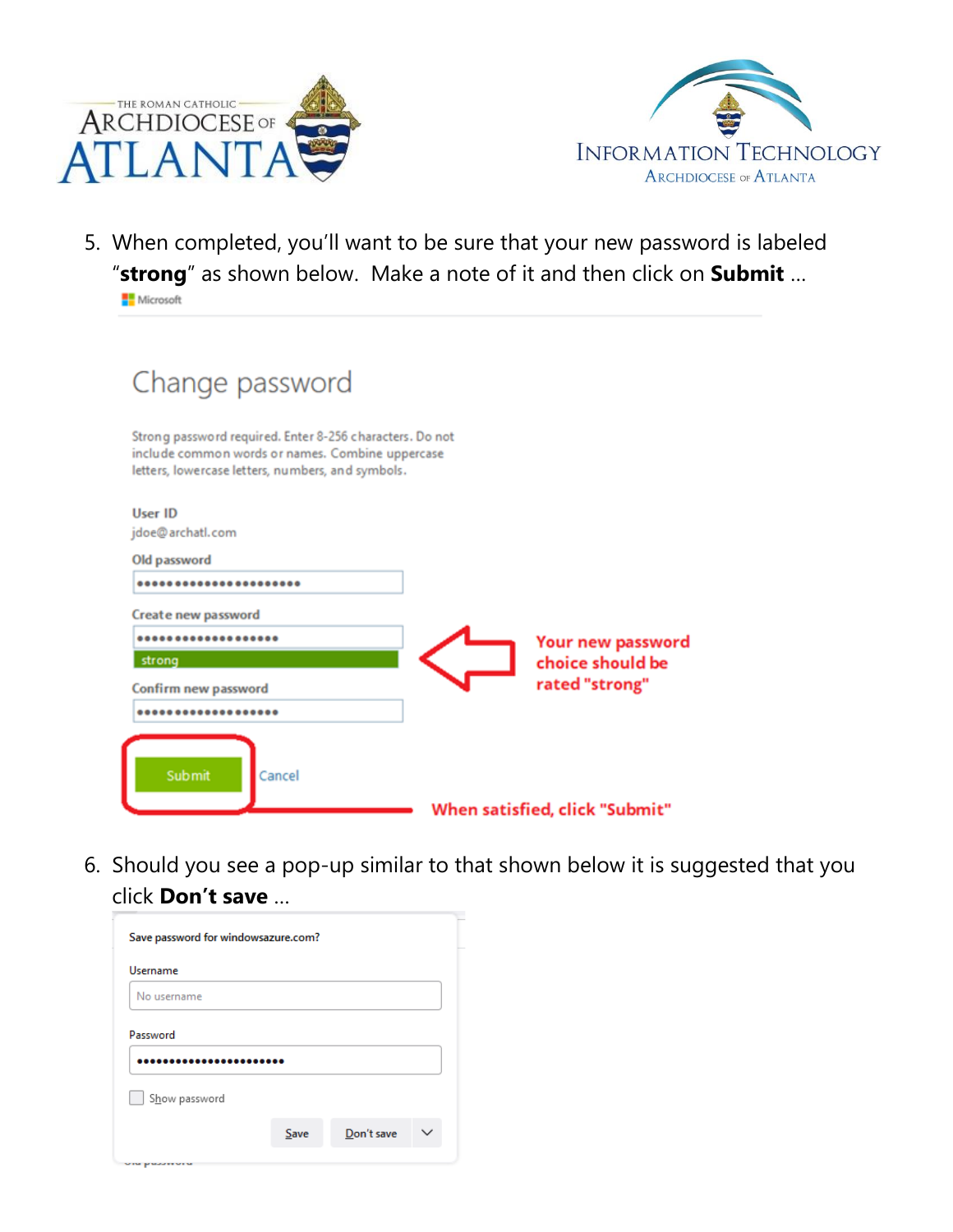



7. When faced with the next window, it is recommended that you choose "**Sign out of everywhere**" ….



… acknowledging the choice by clicking **Yes** …



8. Follow the "*Connecting*" steps shown in the first section of this document to sign back into your e-mail account to test that your new password is working.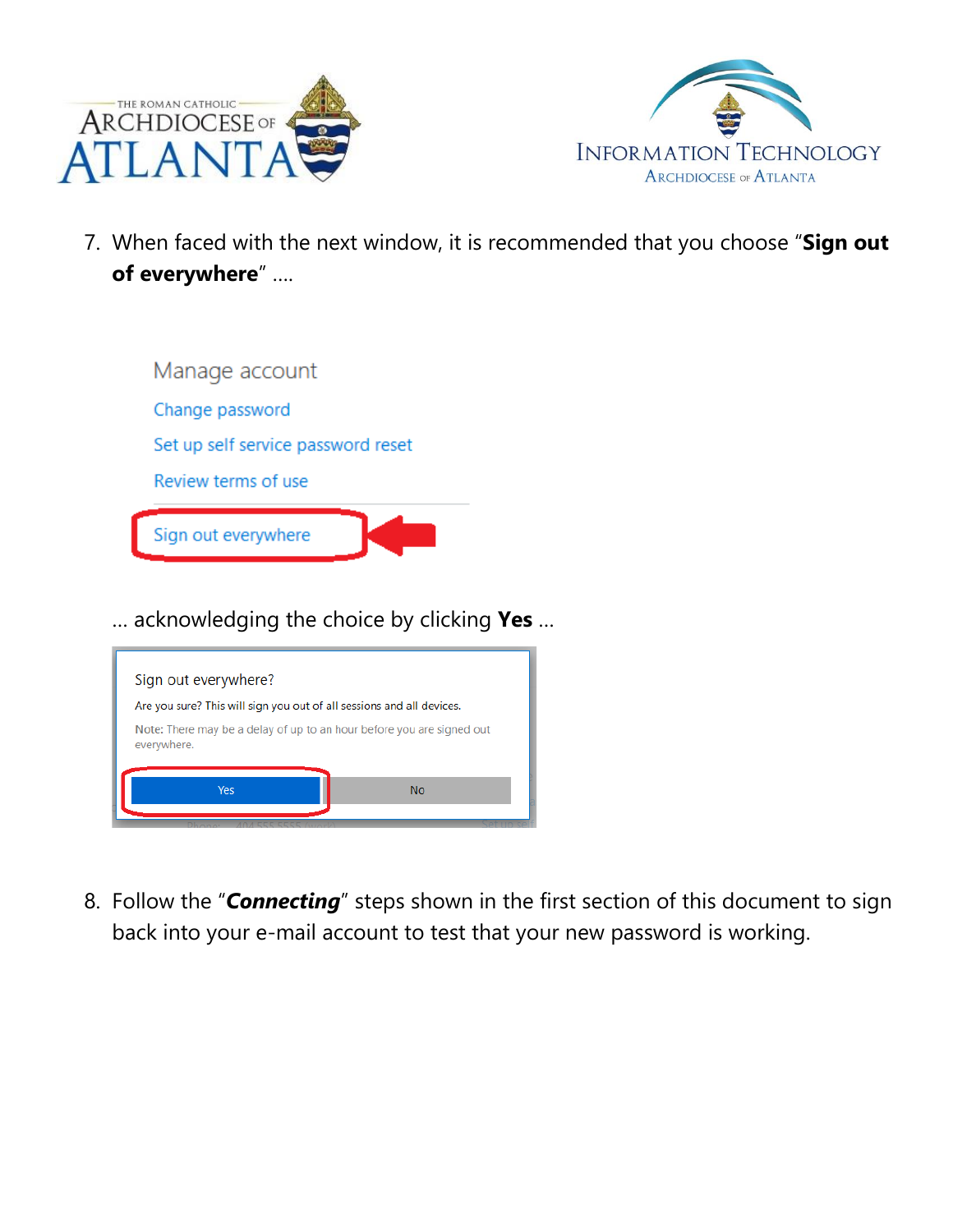



## **Disconnecting (logging out)**

1. When finished using the Outlook Web portal to access your e-mail, it is recommended that you logout of the system. To begin the steps of disconnecting, click your name near the in the upper right corner of the screen …



2. Then choose Sign out from the drop-down window that appears …